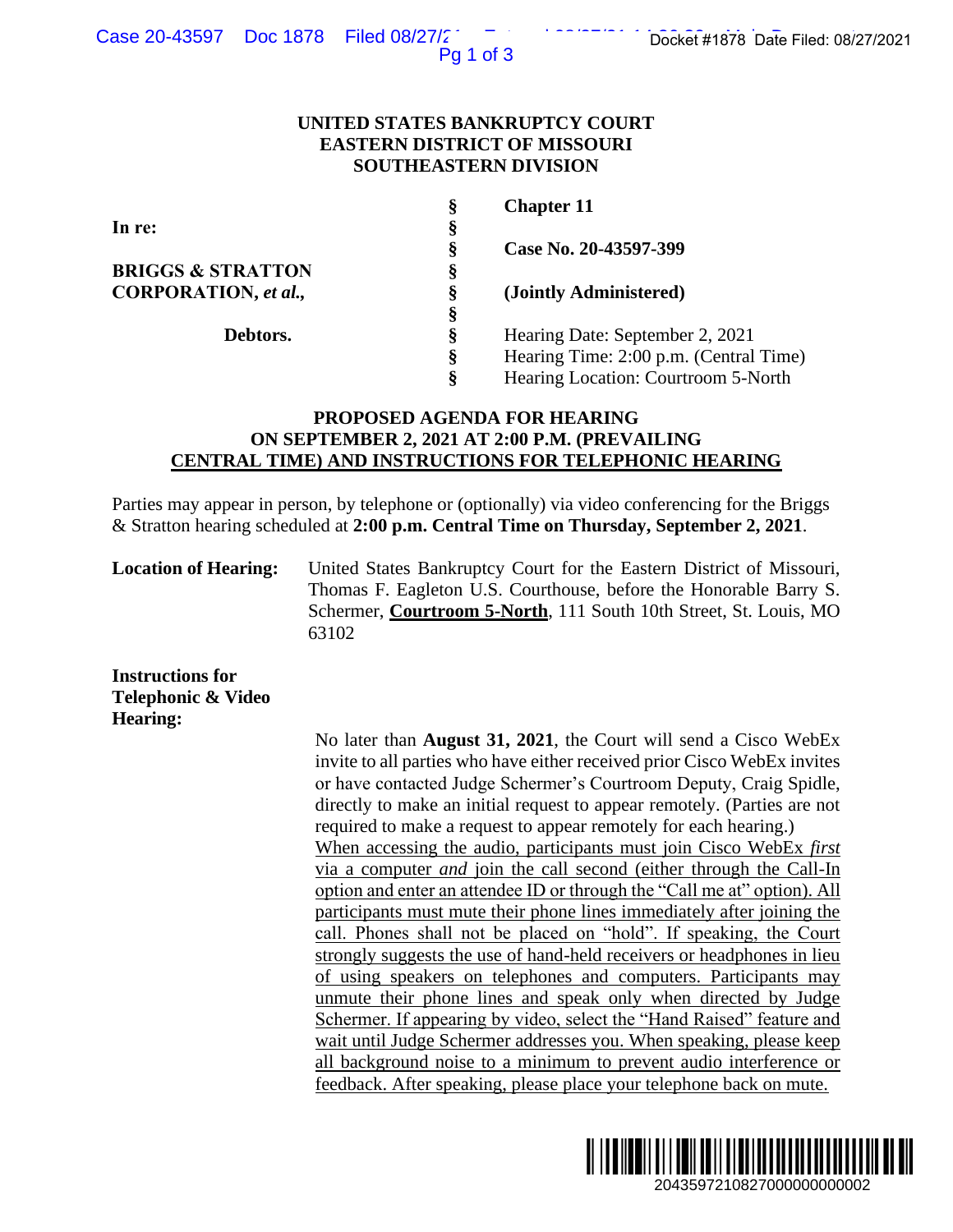# Case 20-43597 Doc 1878 Filed 08/27/21 Entered 08/27/21 14:36:30 Main Document Pg 2 of 3

If there is a problem connecting to Cisco WebEx audio, please disconnect your phone line and re-dial. If there is an issue gaining access to the video feed, please log out of Cisco WebEx then login. If the issue persists, please e-mail Mr. Spidle at [Craig\\_Spidle@moeb.uscourts.gov](mailto:Shontelle_McCoy@moeb.uscourts.gov) promptly and we will work on resolving the issue.

The Court's official announcement will be posted on the Court's website: [https://www.moeb.uscourts.gov/sites/moeb/files/BSS-](https://www.moeb.uscourts.gov/sites/moeb/files/BSS-Appearances_for_Briggs_Stratton_ATT_call_info.pdf)[Appearances\\_for\\_Briggs\\_Stratton\\_ATT\\_call\\_info.pdf](https://www.moeb.uscourts.gov/sites/moeb/files/BSS-Appearances_for_Briggs_Stratton_ATT_call_info.pdf) and [https://www.moeb.uscourts.gov/briggs-stratton-corporation-et-al.](https://www.moeb.uscourts.gov/briggs-stratton-corporation-et-al) Instructions for appearances may also be found on [http://www.kccllc.net/briggs.](http://www.kccllc.net/briggs)

| PLAN ADMINISTRATOR'S OBJECTIONS TO CLAIMS |                                                                                                                                                                                                                                                                             |                            |  |
|-------------------------------------------|-----------------------------------------------------------------------------------------------------------------------------------------------------------------------------------------------------------------------------------------------------------------------------|----------------------------|--|
| <b>Item Number</b>                        | Objection                                                                                                                                                                                                                                                                   | <b>Attorney Presenting</b> |  |
|                                           | Administrator's Nineteenth<br>The<br>Plan<br>Omnibus Objection to Claims on Grounds of<br>No Liability [Docket No. 1802].                                                                                                                                                   | <b>Matthew Murray</b>      |  |
|                                           | <b>Related Documents:</b><br>Sandberg Phoenix & von Gontard P.C.'s<br>Notice of<br>Response<br>the<br>Plan<br>to<br>Administrator's Nineteenth<br>Omnibus<br>Objection to Claims on Grounds of No<br>Liability [Docket No. 1836] - ADJOURNED<br>TO OCTOBER 7, 2021 HEARING. |                            |  |
|                                           | Response of W.W. Grainger, Inc. to Plan<br>Administrator's<br>Nineteenth<br>Omnibus<br>Objections to Claims on Grounds of No<br>Liability [Docket No. 1839] – <b>ADJOURNED</b><br>TO OCTOBER 7, 2021 HEARING.                                                               |                            |  |
| $\overline{2}$                            | The Plan Administrator's Twenty-First<br>Omnibus Objection to Claims Filed Against<br>the Wrong Debtor [Docket No. 1827].<br><b>Related Documents:</b> No related documents.                                                                                                | <b>Matthew Murray</b>      |  |

| OBJECTION TO PROPOSED ASSUMPTION AND ASSIGNMENT OF<br>EXECUTORY CONTRACTS AND UNEXPIRED LEASES |                                          |                            |  |
|------------------------------------------------------------------------------------------------|------------------------------------------|----------------------------|--|
| <b>Item Number</b>                                                                             | Objection                                | <b>Attorney Presenting</b> |  |
| 3                                                                                              | Deere & Company's Limited Objection and  | Attorneys for Deere &      |  |
|                                                                                                | Reservation of Rights [Docket No. 858] - | Company                    |  |
|                                                                                                | ADJOURNED TO OCTOBER 7, 2021             |                            |  |
|                                                                                                | <b>HEARING.</b>                          |                            |  |